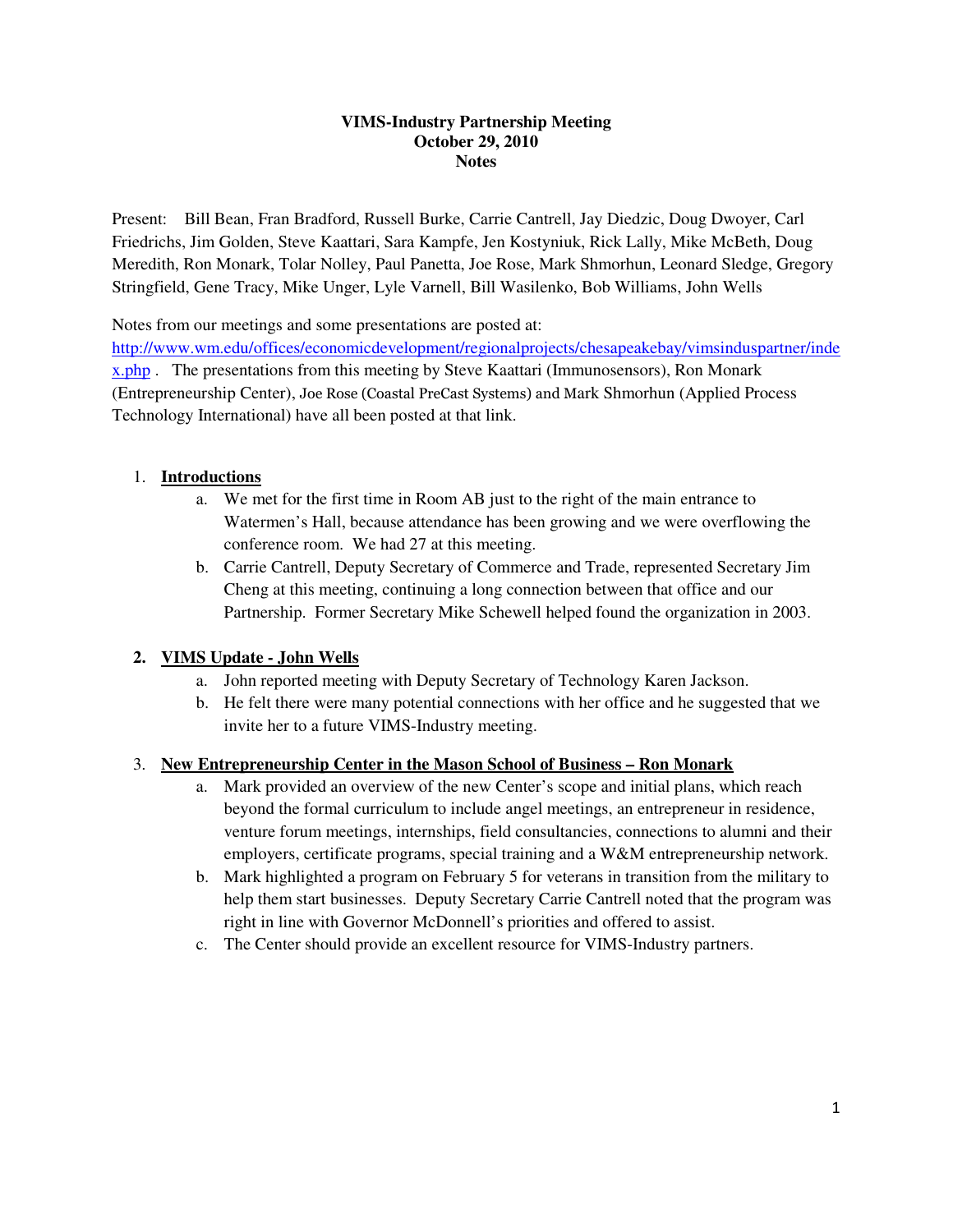# 4. **Immunosensors: New Applications, Technologies, and Future Collaborations – Steve Kaattari (VIMS Environmental and Aquatic Animal Health)**

- a. Steve reported on several efforts that have been made to use immunosensors in real-time detection. He mentioned earlier work on TNT detection with ONR. He summarized the NOAA CICEET project in 2007-2009 that used sensors for Polycyclic Aromatic Hydrocarbons (PAHs) at hot spots in the Elizabeth River developed from creosote and oil spills. In that project, Mike Unger and his team deployed sensors from boats that circled an active dredging site. Data from the sensors were relayed to the shore to permit real-time assessments of the PAH levels that could be used to stop dredging if levels rose too high.
- b. Steve summarized a recent project to assess the presence of PAHs in highway storm runoff near the Coleman Bridge. Students developed a series of samples to show changes over time.
- c. The European Space Agency is developing an ExoMars project that will deploy a Rover type vehicle on Mars. Probes will be used to identify material at the molecular level. Immunosensors, including VIMS PAH antibodies, will be deployed to look for indications of life.
- d. Steve reported collaboration with the ODU BioMicrofluids Lab in the area of Surface Plasmon Resonance (SPR), combining their circuit expertise with VIMS techniques for getting antibodies on chips. This could lead to deployment of sensors based on a flow of water (or plasma) over an SPR switching device to provide real-time analysis of the presence of targeted substances. Such devices could valuable in environmental water sampling or in medical applications.

# 5. **Update on the Chesapeake Bay Algae Project (ChAP) – Gene Tracy (W&M Physics)**

- a. Gene provided a quick overview of the scope of the project and participating partners. The project seeks to turn pollution into fuel. Statoil has provided \$3 million for the research. The major goals are to:
	- i. Deliver design criteria to Statoil for the development of off-shore algae farms;
	- ii. Remediate environmental impacts; and
	- iii. Investigate other by-products
- b. Algal growth is very efficient compared to other energy sources. Growth in the water has the major advantage of freeing land for other uses, and gaining scale that cannot be achieved on land.
- c. The Department of Energy has provided \$625,000 for research from August 31, 2010 to July 14, 2011 to explore issues including the impact of pulsed flow on algal growth.
- d. Status of the Statoil project. The twelve-month goals are to:
	- i. Develop engineering-ready design criteria for scalable, in-water growing and harvesting;
	- ii. Develop conceptual designs of alternatives, and
	- iii. Integrate environmental remediation and by-product research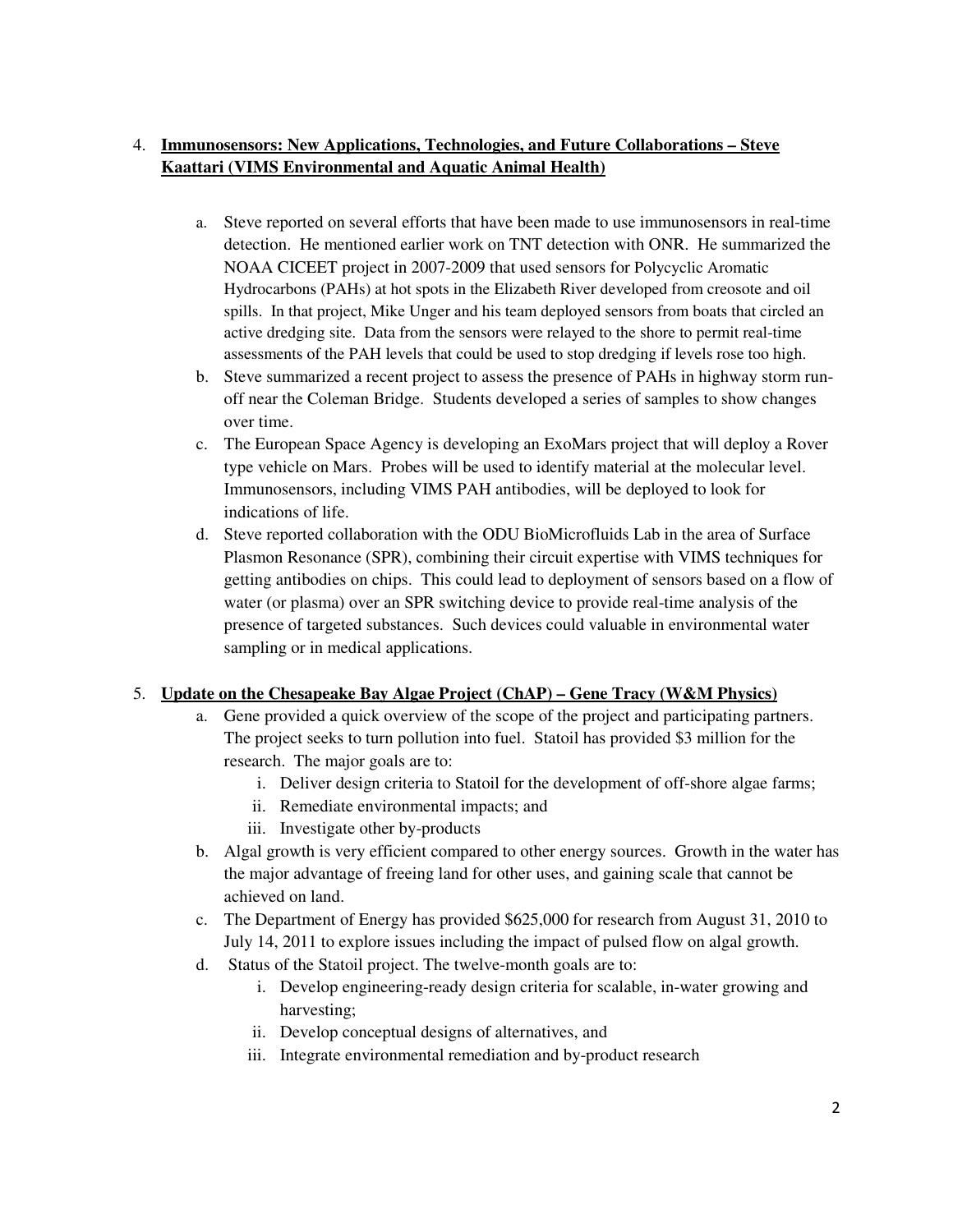- e. The project organization includes a steering committee (Statoil, Blackrock, VIMS, W&M main campus) and three teams – cultivation, characterization and ecology; in-water design; and fuels and processing.
- f. Some highlights from the design team
	- i. They are using rapid prototyping cycles 4 in the last year and two more by next May.
	- ii. Vertical growth in the water has numerous advantages and results so far have been very encouraging.
	- iii. The platforms being tested are getting larger and sturdier, permitting deep water structures.
	- iv. The teams are testing systems in a variety of salt and fresh water areas.
	- v. The Constellation, Crane Island coal-fired plant provides new opportunities.
	- vi. The projects are leveraging insights from local suppliers (welding, screens), university professors funded from other sources, student interns, and student volunteers.

### 6. **Overview of Coastal PreCast Systems (CPS)** www.cpsprecast.com **– Joe Rose**

- a. CPS has 150 employees and a plant on the Elizabeth River. They produce a variety of pre-cast concrete structures – housing, dock structures, bridge supports, and so forth.
- b. Marine pre-cast products include piles, deck slabs, and pre-cast caps for piers. They have done work on the APM terminal, several piers for the Norfolk Navy Base and the Northrup Grumman Pier 3.
- c. Marine restoration projects include breakwaters, ready-reef technology and recreational fishing structures. They have deployed a biogenic breakwater on their own Elizabeth River bank to stop erosion.
- d. Tolar Nolley, Oyster Company of Virginia (www.oysterva.com ), described plans to use CPS Reeftek modules to help repopulate the Bay with native oysters. He thought there was an opportunity to work with VIMS in monitoring use and evaluating outcomes.

## **7. Introduction to Applied Process Introduction to Applied Process Technology International (owner and licenser of Delta-T technology), www.apt-int.com – Mark Shmorhun**

- a. APTI is a subsidiary of the Dutch company Bateman Litwin. They purchased the technology assets of the Delta-T Corporation in February 2010.
- b. They are a local company with over 30 engineers and process designers. They are growing their international business. The U.S. has limited the use of corn capacity to support additional ethanol production, but foreign mandates will continue to drive applications of first generation technologies in those areas.
- c. Their technology is licensed to 40 ethanol facilities. They are very good at ethanol dehydration technology needed to get the last four percent of water out of the product.
- d. They worked with VIMS researchers in the early stages of algae feedstock evaluations.